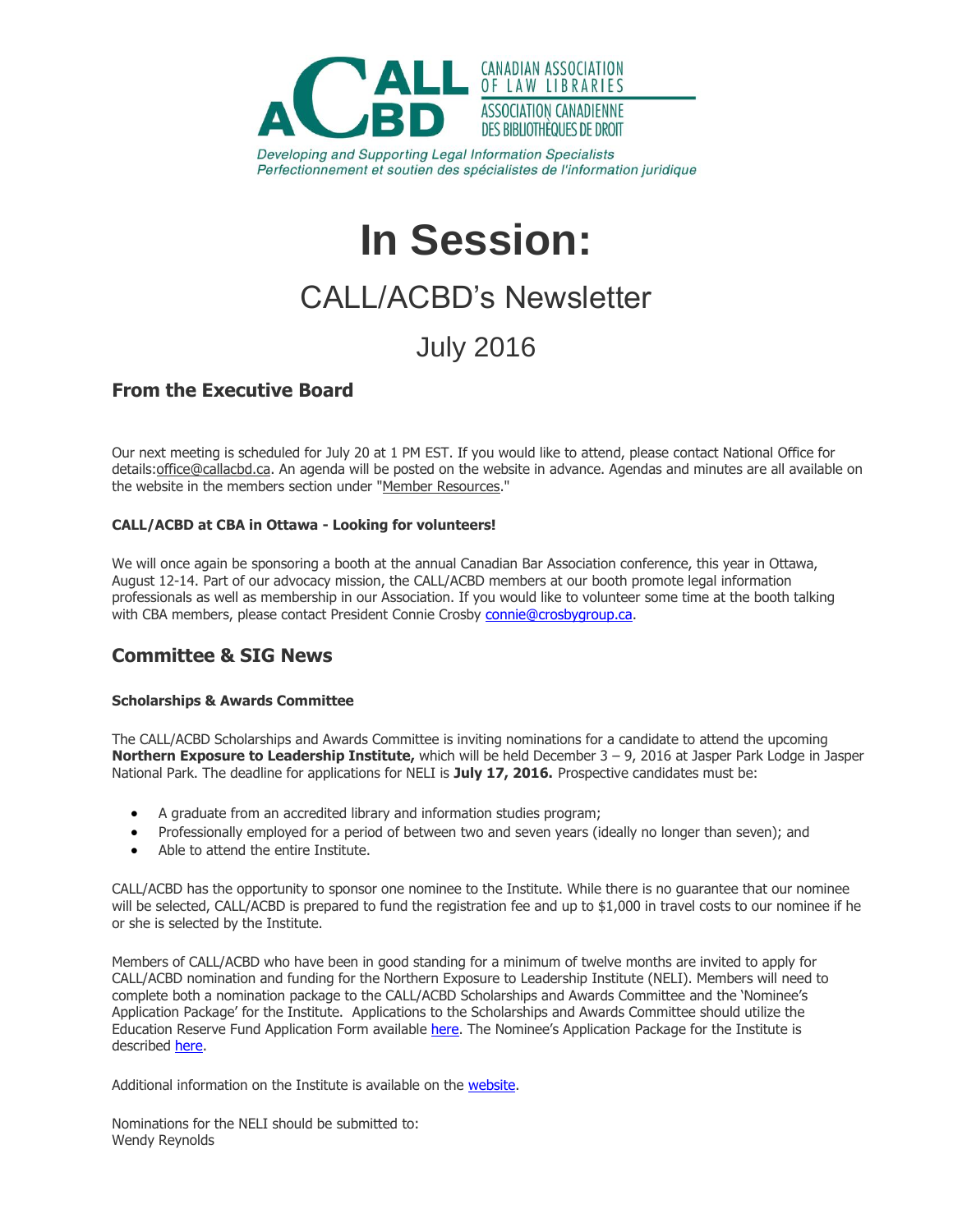

Developing and Supporting Legal Information Specialists Perfectionnement et soutien des spécialistes de l'information juridique

Chair, CALL/ACBD Scholarships and Awards Committee [wreynolds@ola.org](mailto:wreynolds@ola.org)

#### **Legal Research & Writing SIG: Call for a new Co-Chair**

The Legal Research & Writing SIG is looking for a new co-chair to work with George Tsiakos in the coming year as Kim Clarke is stepping down. If you are interested or have any questions, you can contact George [\(tsiakos@allard.ubc.ca\)](mailto:tsiakos@allard.ubc.ca).

#### **Membership Development Committee**

The Membership Development Committee hosted another successful Social at the Annual Conference in Vancouver. We had 50 first-timers registered for the conference and 19 of them were able to attend the Social where they mingled with members of the Executive & Committees and other association veterans before continuing on to the Opening Reception at the Vancouver Aquarium. Many thanks to Vice President Ann Marie Melvie for sharing some words of wisdom and advice with the group.

We are also pleased to announce that Bronwyn Guiton will be joining Helen Mok as MDC co-chair, replacing Katherine Melville who is stepping down for a well-deserved break after serving many years on MDC. Additionally, we'd like to extend a warm welcome to new committee members Martha Murphy and Shaunna Mireau.

Finally, if you've ever wondered who would make the guest list for a librarian-style party, check out Joan's picks in this month's [Five Questions with Joan Rataic-Lang.](http://www.callacbd.ca/CALL-Blog/4081437)

#### **Private Law Libraries SIG: New Chair - Victoria Baranow**

Victoria Baranow, Reference Librarian at Norton Rose Fulbright LLP, in Toronto, is happy to announce her new role as chair of the PLL SIG! Victoria has been at NRFC for 3 years and she just completed her two year term as Membership Liaison for the Toronto Association of Law Libraries; she also previously served other various library and archives associations during her Master of Information degree at the University of Toronto, while leading her peers at the iSchool as President of the Master of Information Student Council. She is now looking forward to serving the broader law librarian community via CALL.

Please feel free to email her at [victoria.baranow@nortonrosefulbright.com](mailto:victoria.baranow@nortonrosefulbright.com) or Tweet at her @BavarianCowRiot to discuss anything PLL SIG related, and especially if you have ideas for how she might bring added value to the role. She also appreciates pictures of cute animals and is happy to reciprocate with adorable pictures of her cat, Safi.

#### **Announcements**

#### **Websites of interest to members**

The Ontario Workplace Tribunals Library would like to draw your attention to a great new website for locating Ontario labour agreements.

Finding a copy of a collective agreement in Ontario is now easier than ever before! All collective agreements in Ontario are now available online through the Ministry of Labour's [Collective Agreements e-Library Portal.](http://www.sdc.gov.on.ca/sites/mol/drs/ca/Pages/default_en.aspx) They are searchable by full text and also categorized by industry type. Collective agreements are available as downloadable pdf documents. A full list of all employer and union relationships in the province is also available through the Portal. For further questions contact Collective Bargaining Information Services chis@ontario.ca.

#### **Here are some other frequently difficult to find labour resources:**